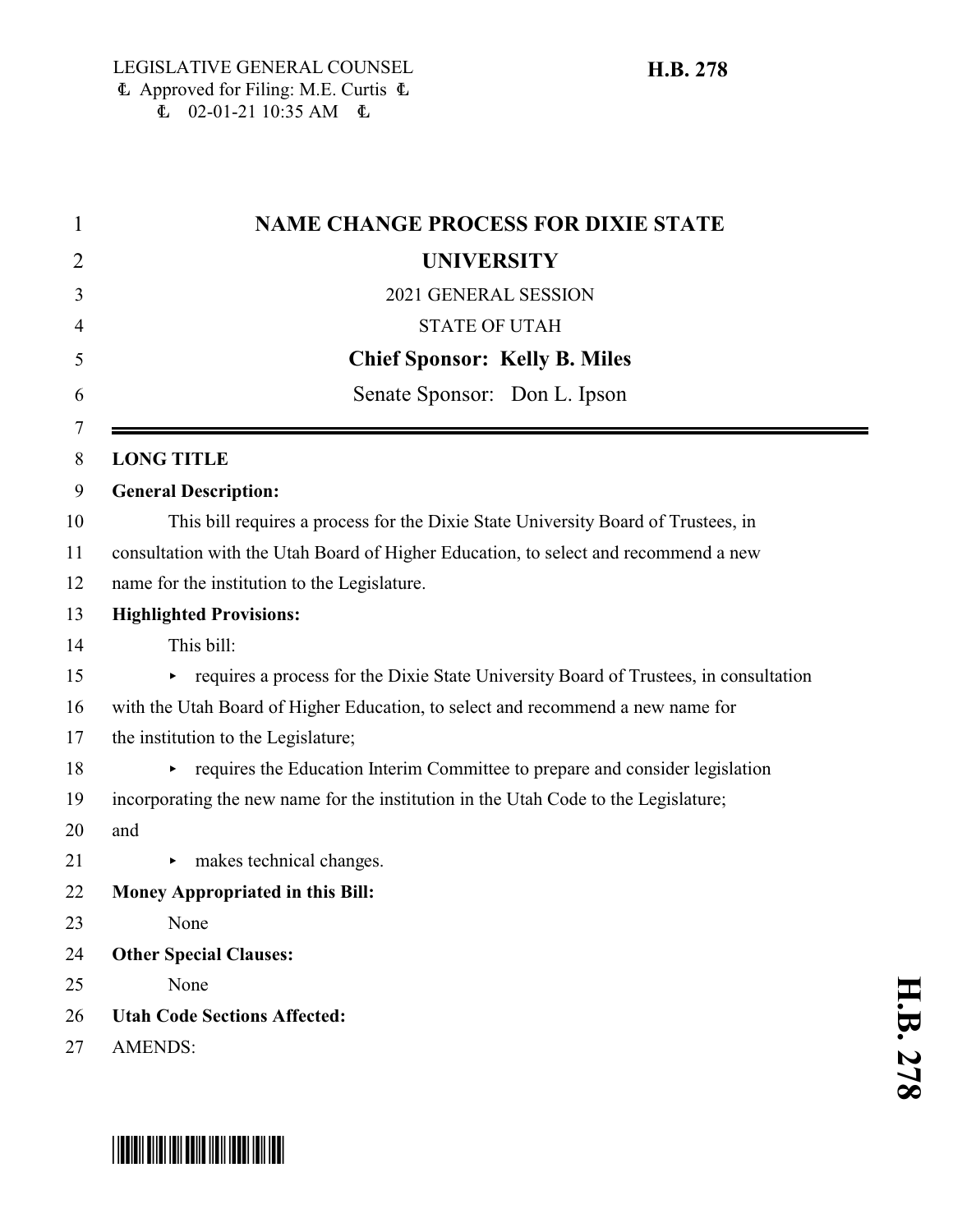<span id="page-1-0"></span>**H.B. 278 02-01-21 10:35 AM**

eri

| 28       | 53B-2-111, as enacted by Laws of Utah 2013, Chapter 10                                                 |
|----------|--------------------------------------------------------------------------------------------------------|
| 29<br>30 | Be it enacted by the Legislature of the state of Utah:                                                 |
|          | Section 1. Section 53B-2-111 is amended to read:                                                       |
| 32       | 53B-2-111. Dixie State University -- Institutional name change.                                        |
|          | (1) (a) Dixie State College of Utah shall be known as Dixie State University.                          |
|          | $[\frac{1}{2}]$ (b) Dixie State University is a continuation of Dixie State College of Utah and        |
|          | shall:                                                                                                 |
|          | $\left[\frac{1}{2}\right]$ (i) possess all rights, titles, privileges, powers, immunities, franchises, |
|          | endowments, property, and claims of Dixie State College of Utah; and                                   |
|          | $[\theta]$ (ii) fulfill and perform all obligations of Dixie State College of Utah, including          |
|          | obligations relating to outstanding bonds and notes.                                                   |
|          | $(2)$ (a) As used in this Subsection (2):                                                              |
|          | "Board of trustees" means the board of trustees of Dixie State University.<br>(i)                      |
|          | (ii) "Institution" means Dixie State University.                                                       |
|          | The board of trustees shall, in consultation with the board:<br>(b)                                    |
|          | (i) develop a process to select a new name for the institution that involves the                       |
|          | opportunity for input and collaboration with the public, including:                                    |
|          | (A) residents of southwestern Utah;                                                                    |
|          | (B) institutional partners; and                                                                        |
|          | university faculty, staff, students, and alumni;<br>(C)                                                |
|          | (ii) through the process described in Subsection $(2)(b)(i)$ , select a new name for the               |
|          | institution that:                                                                                      |
|          | (A) does not include the term "Dixie"; and                                                             |
|          | (B) reflects the institution's mission and significance to the surrounding region and                  |
|          | state; and                                                                                             |
|          | present a new name for the institution to the board.<br>(iii)                                          |
|          | The board shall vote to:<br>(c)                                                                        |
|          | approve to recommend to the Legislature the new name presented under Subsection<br>(i)                 |
|          | $(2)(a)(iii)$ ; or                                                                                     |
|          | (ii) request that the board of trustees consider a different new name.                                 |